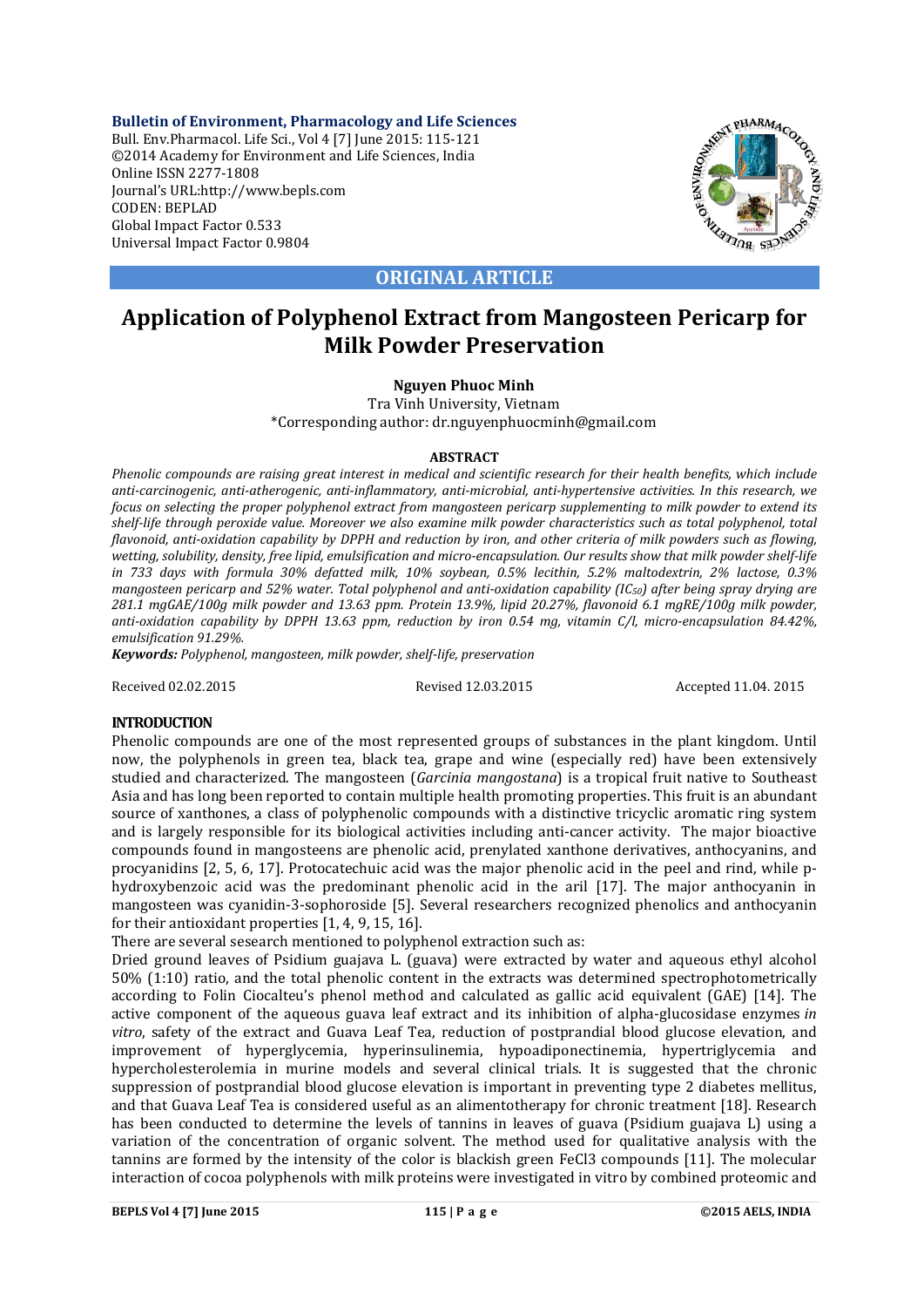biochemical strategies. Mass spectrometry and antioxidant activity assays allowed monitoring the binding of casein and whey protein fractions to cocoa polyphenols [13]. They examined the antibacterial activity of extract from mangosteen pericarp against *Streptococcus* mutans, bacteria associated with dental plaque formation and caries development [10]. They compared the antioxidant activity of the peel and pulp extracts of Garcinia tinctoria (yellow mangosteen) fruits [12]. Total phenolic content (TPC) assay showed that the peels contained higher phenolic content than the pulps [3].

The study focuses on the anthocyanin and total phenolic content of mangosteen, the effect of drying on the quality of mangosteen mixed with fruit juice powder, and the effect of enzyme clarification and evaporation methods on the quality of mangosteen concentrate such as color value, anthoycanin and total phenolic content, and the percent of polymeric color [3].

Based on the reported findings there is clear evidence that these polyphenols target multiple signaling pathways involved in cell cycle modulation and apoptosis. Further work is required to understand its potential for health promotion and potential drug discovery for prostate and breast cancer chemoprevention [7].

The main purpose of this research is to investigate the proper polyphenol extract from mangosteen pericarp supplementing to milk powder to extend its shelf-life through peroxide value. Moreover we also examine milk powder characteristics such as total polyphenol, total flavonoid, anti-oxidation capability by DPPH and reduction by iron, and other criteria of milk powders such as flowing, wetting, solubility, density, free lipid, emulsification and micro-encapsulation.

# **MATERIAL AND METHOD**

# **Material**

We collect mangosteen fruit in Mekong River Delta, Vietnam. Then we separate pericarp and pulp to get pericarp.



**Figure 1. Mangosteen fruit**

## **Research method**

Weigh 10g into the beaker 2 L, ethanol 50% with ratio of material: solvent 1:25. Treat with microwave at 385W in 13 minutes. The extract compound is filtered by vaccuming. Evaporate the solvent at  $45^{\circ}$ C in 15 minutes to get the extract. Keep it in cool and dry condition. Defatted milk, maltodextrin, lactose are mixed with water at 50-60°C, soybean oil and lecithin. The polyphenol extract and FeSO4 are supplemented at the final step. After mixing, the compound is then homogenized at 200 bar. The homogenized fluid is heated at 72 – 75°C in 15 –20 seconds. Keep a minor portion to check physic-chemical characteristics: total polyphenol, total flavonoid, anti-oxidation capability by DPPH and reduction by iron. The remaining portion is dried by spraying Lab Plant (England, SD-06AG) temperature 80oC, pressure 3 bar, pumping 695 ml/h.

## **Statistical analysis**

All data are processed by ANOVA.

## **RESULT AND DISCUSSION**

**Total polyphenol, flavonoid, anti-oxidation capability by DPPH of milk supplemented with mangosteen pericarp extract before and after spray drying.**

## *Total polyphenol TPC) and total flavonoid (TFC)*

We investigate the milk powder supplemented with different polyphenol extract: CT1, CT2, CT3 equivalent to 0.2 %, 0.3% and 0.5%.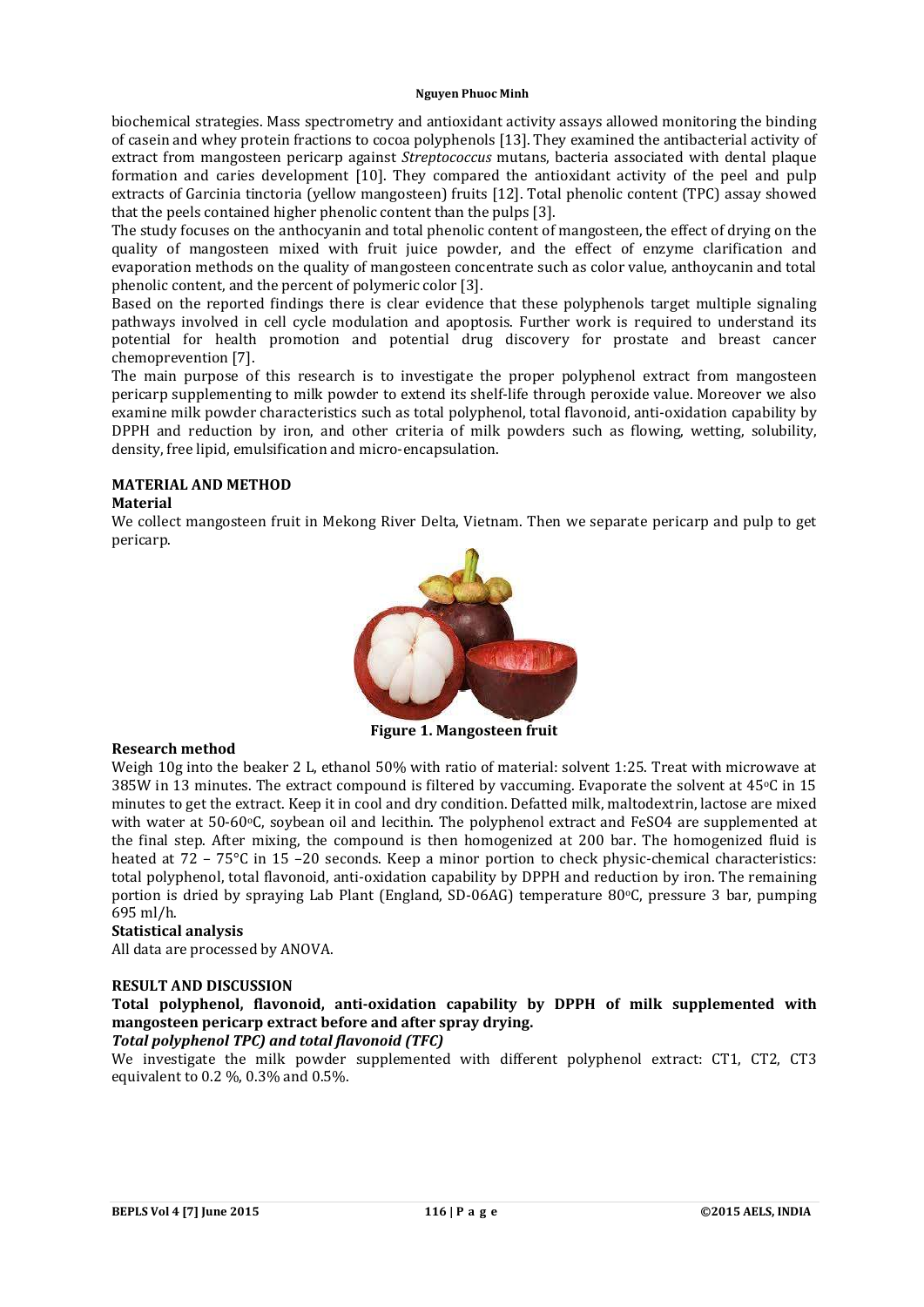| Sample          | Total polyphenol (mgGAE/100gDW)          |                          | Total flavoid (mgRE/100g) |                    |  |
|-----------------|------------------------------------------|--------------------------|---------------------------|--------------------|--|
|                 | Before spray drying                      | After spray drying       | Before spray drying       | After spray drying |  |
| Control         |                                          |                          |                           |                    |  |
| $0.2\%$ extract | $284.6a \pm 1.3$                         | $225.8^{\circ} \pm 0.6$  | $8.2x \pm 0.1$            | $5.3x \pm 0.1$     |  |
| 0.3% extract    | $380.1b \pm 2.7$                         | $281.1b \pm 2.3$         | $8.9y \pm 0.1$            | $6.1y \pm 0.2$     |  |
| $0.5%$ extract  | $619.6c \pm 4.1$                         | $458.9c \pm 4.0$         | $16.8^z \pm 0.3$          | $10.4^z \pm 0.1$   |  |
|                 | 700<br>-TPC before<br>600<br>-TFC before | -TPC after<br>-TFC after | 18<br>16                  |                    |  |

 $12$ 

**Table 1. Total polyphenol and flavonoid before and after spray drying**



**Figure 3. Total polyphenol and total flavonoid before and after spray drying** We choose 0.2% extract to supplement into milk powder to get TPC 232.2 mgGAE/100g. *Anti-oxidation capability by DPPH and iron reduction*

#### **Table 2. Anti-oxidation capability by DPPH and iron reduction**

| Sample          | DPPH $IC_{50}$ (ppm) |                    | Iron reduction (mg Vitamin C/I) |                    |  |
|-----------------|----------------------|--------------------|---------------------------------|--------------------|--|
|                 | Before spray drying  | After spray drying | Before spray drying             | After spray drying |  |
| Control         |                      |                    |                                 |                    |  |
| $0.2\%$ extract | $10.72a \pm 0.27$    | $15.4a \pm 0.14$   | $0.69x \pm 0.22$                | $0.42x \pm 0.001$  |  |
| 0.3% extract    | $9.68b \pm 0.57$     | $13.63b \pm 0.1$   | $0.79y \pm 0.02$                | $0.54y \pm 0.010$  |  |
| $0.5%$ extract  | $7.07c \pm 0.61$     | $9.73c \pm 0.04$   | $0.99^z \pm 0.06$               | $0.79^z \pm 0.003$ |  |

From above result we see the anti-oxidation capability decrease CT3>CT2>CT1 and the sample before spray drying > after spray drying for both DPPH and iron reduction.

# **Effect of extract to milk powder characteristics**

500

# *Moisture and ash of milk powder*

## **Table 3. Moisture and ash of milk powder by different polyphenol extract**

| <b>Sample</b>                   | Moisture (%)      | Ash $(\% )$       |
|---------------------------------|-------------------|-------------------|
| $\vert 0\%$ (control)           | $2.93^a \pm 0.03$ | $2.64^a \pm 0.01$ |
| $\vert$ 0.2% polyphenol extract | $3.69b \pm 0.06$  | $2.66b \pm 0.01$  |
| 0.3% polyphenol extract         | $3.92c \pm 0.03$  | $2.67c \pm 0.01$  |
| $\vert$ 0.5% polyphenol extract | $4.18^d \pm 0.04$ | $2.68^d \pm 0.01$ |

*Bulk density*



**Sample** 

## **Figure 3. Bulk density of milk powder by different polyphenol extract**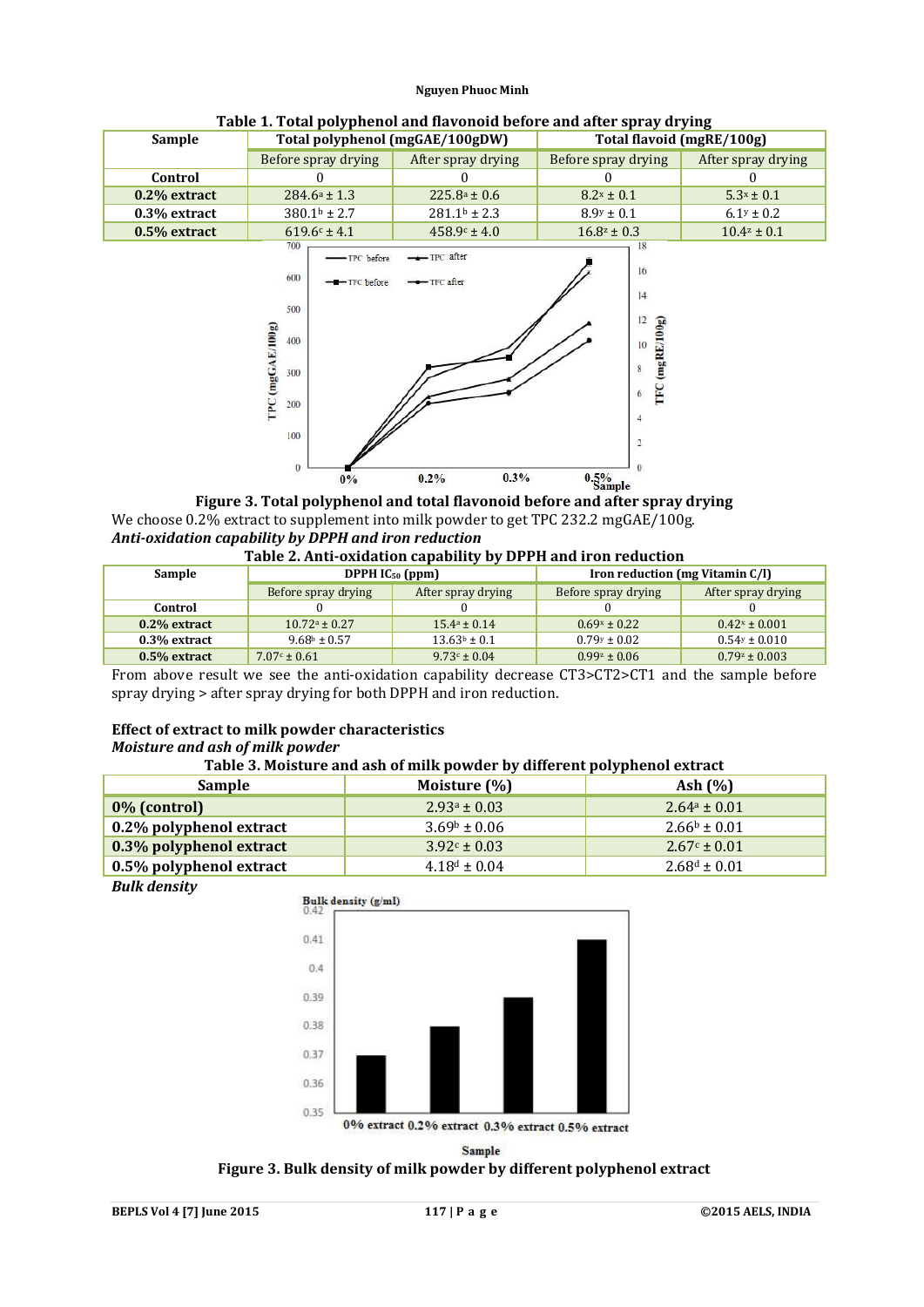## **Table 4. Bulk density of milk powder by different polyphenol extract**

| <b>Sample</b>           | Density $(g/l)$  |
|-------------------------|------------------|
| 0% (control)            | $0.37a \pm 0.01$ |
| 0.2% polyphenol extract | $0.38b \pm 0.02$ |
| 0.3% polyphenol extract | $0.39c \pm 0.11$ |
| 0.5% polyphenol extract | $0.41d \pm 0.09$ |

#### *Flowing/ melting of milk powder*

## **Table 5. Flowing/ melting of milk powder by different polyphenol extract**

| Sample                         | 0% extract             | 0.2% extract    | 0.3% extract         | 0.5% extract     |  |
|--------------------------------|------------------------|-----------------|----------------------|------------------|--|
| Flowing angle $\alpha^{\rm o}$ | $49.7^{\circ} \pm 0.6$ | $48.1b \pm 1.7$ | $50.0^{\circ}$ ± 1.8 | $53.0^d \pm 1.0$ |  |

#### *Solubility of milk powder*

| Table 6. Solublitity of milk powder by different polyphenol extract |
|---------------------------------------------------------------------|
|---------------------------------------------------------------------|

| Sample                                                                                              | 0% extract       | $0.2\%$ extract                | 0.3% extract    | $0.5\%$ extract  |  |
|-----------------------------------------------------------------------------------------------------|------------------|--------------------------------|-----------------|------------------|--|
| Solubility (%)                                                                                      | $93.1^a \pm 0.4$ | $96.5^{\rm b} \pm 0.4^{\rm c}$ | $99.6c \pm 0.4$ | $92.0^d \pm 0.1$ |  |
| We see quite clearly that sample treated 0.3% polyphenol extract: we get the milk nowder solubility |                  |                                |                 |                  |  |

hat sample treated 0.3% polyphenol extract; we get the milk powder solubility 996%. After that polyphenol extract 0.2%, solubility 96.5%. Meanwhile, the control sample has solubility 93.1%.

#### *Wetting time*

All samples treated 0%, 0.2%, 0.3% and 0.5% polyphenol extract have the wetting time 300 seconds. This phenomenon is not good for milk powder.

#### *Lipid content, micro-encapsulation and emulsification*

**Table 7. Lipid content, micro-encapsulation and emulsification**

| Sample                     | 0% extract      | $0.2\%$ extract | $0.3\%$ extract | 0.5% extract    |
|----------------------------|-----------------|-----------------|-----------------|-----------------|
| Total lipid (%)            | $20.65 \pm 0.8$ | $19.87 + 0.7$   | $20.27 \pm 1.1$ | $19.68 \pm 0.7$ |
| Micro-encapsulation $(\%)$ | $85.18 \pm 0.4$ | $83.74 \pm 0.6$ | $84.42 \pm 1.2$ | $77.57 + 1.9$   |
| <b>Emulsification</b> (%)  | $95.57 + 2.4$   | $91.59 \pm 3.0$ | $91.29 \pm 1.6$ | $87.72 \pm 3.1$ |



**Figure 4. Lipid content, micro-encapsulation and emulsification of milk powder**

#### *Protein*

| Table 8. Protein in milk powder |                                             |                                            |  |  |  |  |  |
|---------------------------------|---------------------------------------------|--------------------------------------------|--|--|--|--|--|
| Sample                          | Protein $(\% , w/w)$ before spray<br>drying | Protein $(\% , w/w)$ after spray<br>drying |  |  |  |  |  |
| 0% (control)                    | $16.9^a \pm 0.16$                           | $14.8^a \pm 0.22$                          |  |  |  |  |  |
| 0.2% polyphenol extract         | $16.2^b \pm 0.16$                           | $14.3b \pm 0.10$                           |  |  |  |  |  |
| 0.3% polyphenol extract         | $15.6c \pm 0.24$                            | $13.9c \pm 0.22$                           |  |  |  |  |  |
| 0.5% polyphenol extract         | $14.4^d \pm 0.43$                           | $13.3^d \pm 0.36$                          |  |  |  |  |  |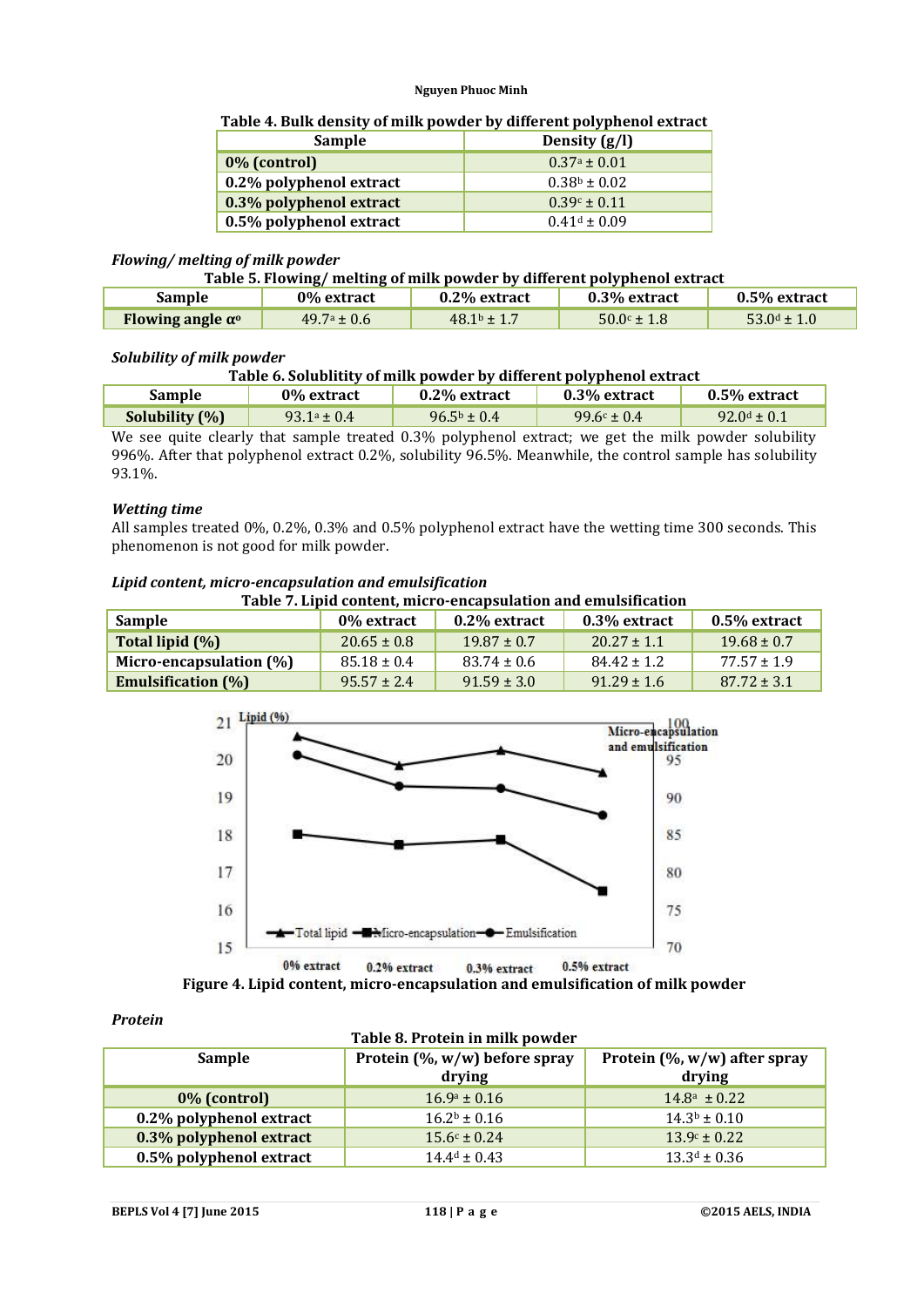

## **Figure 5. Protein in milk powder before and after spray drying**

After spray drying, the protein remaining in milk powder samples treated by 0%, 0.2%, 0.3%, 0.5% polyphenol extract are 12.4%, 11.7%, 10.9%, 7.6% in equivalent.

#### *Acidity in milk powder*

| <b>Sample</b>           | Protein $(\% , w/w)$ before spray<br>drving | Protein $(\% , w/w)$ after spray<br>drying |  |  |
|-------------------------|---------------------------------------------|--------------------------------------------|--|--|
| 0% (control)            | $0.39a \pm 0.04$                            | $0.40^{\text{a}} \pm 0.06$                 |  |  |
| 0.2% polyphenol extract | $0.48b \pm 0.03$                            | $0.49b \pm 0.04$                           |  |  |
| 0.3% polyphenol extract | $0.53$ <sub>bc</sub> ± 0.05                 | $0.54$ <sub>bc</sub> ± 0.06                |  |  |
| 0.5% polyphenol extract | $0.58c \pm 0.05$                            | $0.61c \pm 0.05$                           |  |  |

# **Table 9. Acidity in milk powder**

## *SEM photograph*



# **Figure 6. SEM of milk powder: (a) 0% extract; (b) 0.2% extract; (c) 0.3% extract; (d) 0.5% extract**

We see quite clearly that the sample treated with 0.3% polyphenol extract has the best flowing, wetting capability compared to other samples.

| Table 10. Color of milk powder L*, $a^*$ , $b^*$ , $C^*$ H* and $\Delta E^*$ |                  |                  |                  |                  |                   |                  |  |  |
|------------------------------------------------------------------------------|------------------|------------------|------------------|------------------|-------------------|------------------|--|--|
| Sample<br>$H^*$<br>$I^*$<br>h*<br>$AE^*$<br>$\mathsf{r}^*$<br>$a^*$          |                  |                  |                  |                  |                   |                  |  |  |
| 0% (control)                                                                 | $96.41 \pm 0.15$ | $-2.05 \pm 0.11$ | $13.79 \pm 0.39$ | $13.94 \pm 0.39$ | $-81.55 \pm 0.23$ | $10.13 \pm 0.36$ |  |  |
| 0.2% polyphenol extract                                                      | $99.34 \pm 0.03$ | $-2.27 \pm 0.02$ | $13.32 \pm 0.14$ | $13.51 \pm 0.12$ | $-80.34 \pm 0.04$ | $10.75 \pm 0.14$ |  |  |
| 0.3% polyphenol extract                                                      | $98.40 \pm 0.01$ | $-2.26 \pm 0.03$ | $12.70 \pm 0.01$ | $12.90 \pm 0.01$ | $-79.93 \pm 0.14$ | $9.79 \pm 0.01$  |  |  |
| 0.5% polyphenol extract                                                      | $94.48 \pm 0.54$ | $-1.27 \pm 0.15$ | $20.80 \pm 0.72$ | $20.84 \pm 0.71$ | $-86.49 \pm 0.49$ | $16.81 \pm 0.71$ |  |  |

#### *Color measurement by Minota*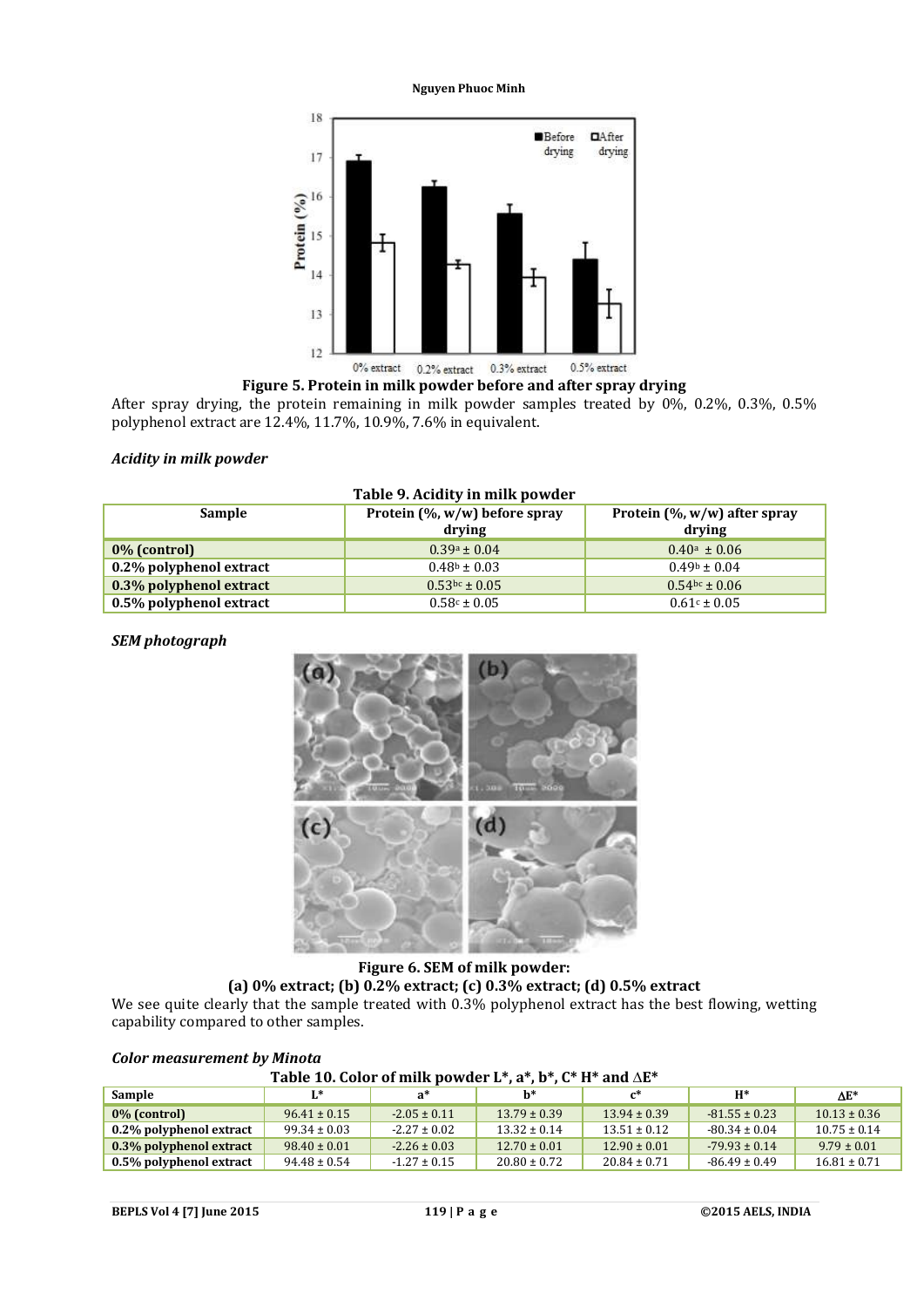## **Effecrt of polyphenol extract to milk powder shelf-life** *Peroxide value during preservation*



**Figure 7. Peroxide value during preservation**

## *Milk powder shelf-life*

**Table 12. Milk powder shelf-life affected by polyphenol extract**

| <b>Sample</b>  | K(45°C) | $R^2$ (45 <sup>o</sup> C) | K(55°C) | $R^2$ (55 <sup>o</sup> C) | F25°C | Ea    | PV at the end of shelf<br>life |               |
|----------------|---------|---------------------------|---------|---------------------------|-------|-------|--------------------------------|---------------|
|                |         |                           |         |                           |       |       | 45 <sup>o</sup> C              | $55^{\circ}C$ |
| 0% extract     | 0.6382  | 0.9979                    | 1.7787  | 0.9927                    | 260   | 10.53 | 20.489                         | 19.38         |
| 0.2% extract   | 0.338   | 0.9529                    | 1.0722  | 0.9855                    | 638   | 0.51  | 18.108                         | 20.035        |
| 0.3% extract   | 0.2438  | 0.9248                    | 0.6361  | 0.018                     | 733   | 0.47  | 18.472                         | 19.88         |
| $0.5%$ extract | 0.2438  | 0.9248                    | 0.6361  | 0.018                     | 360   | 2.65  | 13.473                         | 15.27         |

From table above, we notice the difference of product shelf-life among samples. The control sample (0% extract) has the lowest shelf-life.<br>Shelf-life (days)



**Figure 8. Milk powder shelf life affected by polyphenol extract**

## **CONCLUSION**

Mangosteen (*Garcinia mangostana* Linn) is a tropical fruit in Guttiferae family. Mangosteen is dark purple to red-purple fruits. The edible fruit aril is white, soft, and juicy with a sweet, slightly acid taste and a pleasant aroma. We have successfully defined the mixing formula to extend product shelf-life with 0.3% extract, 733 days  $(45°C)$ .

#### **REFERENCE**

- 1. Balasundram, N., Sundram, K. and Samman, S., (2006). Phenolic compounds in plants and agri-industrial byproducts: Antioxidant activity, occurrence, and potential uses. *Food Chemistry* 99: pp. 91-203.
- 2. Chaivisuthangkura, A., Malaika, Y., Chaovanalikit, A., Jaratrungtawee, A., Panseeta, R., Ranatanukul, P. and Suksamrarn, S., (2009). Prenylated Xanthone Composition of Garcinia mangostana (Mangosteen) Fruit Hull. *Chromatographia* 69: pp. 315-318.